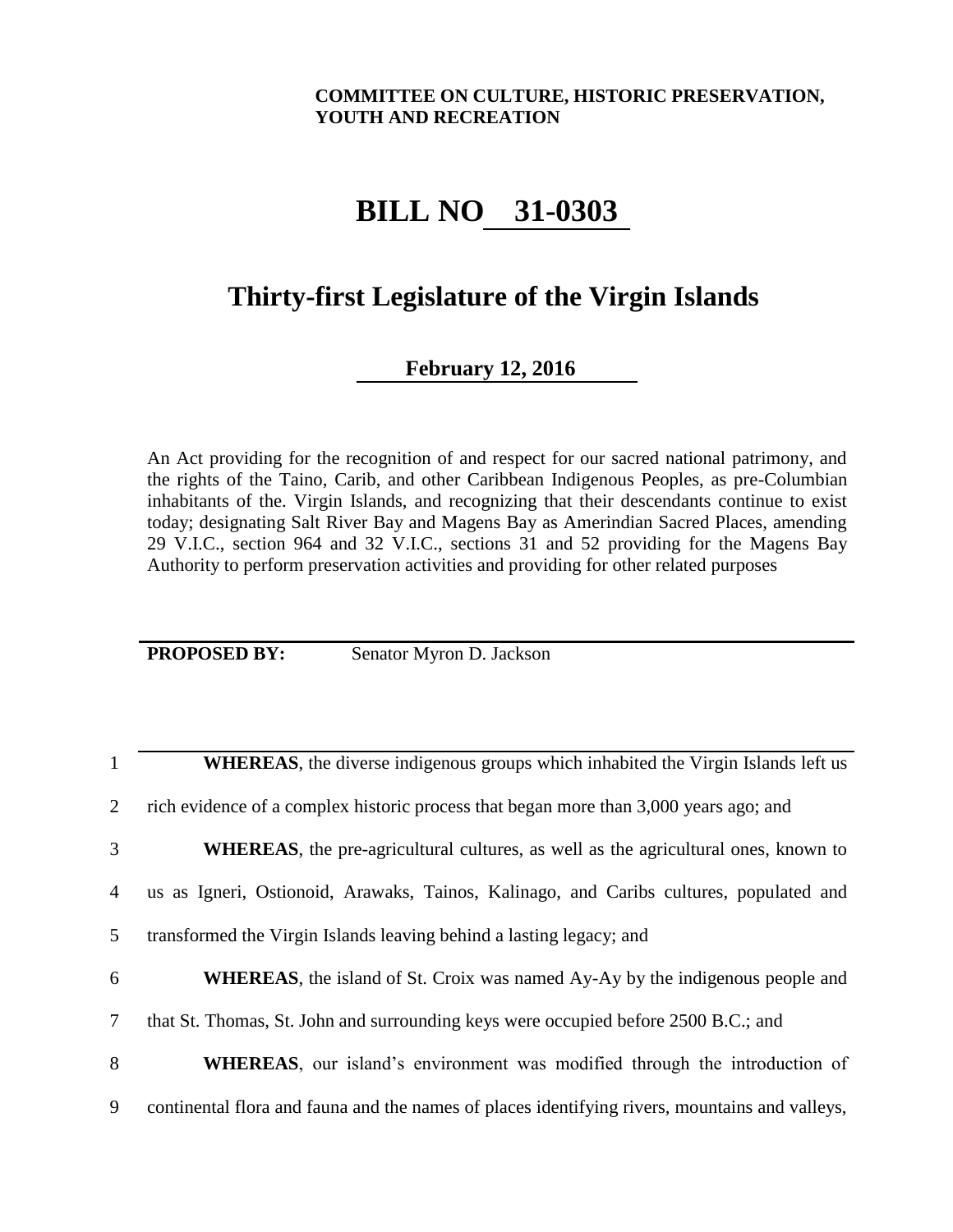and multiple elements of our diet, foods, and language still reflect their influence of this cultural heritage left behind today; and

| 3              | <b>WHEREAS</b> , Salt River and Magens Bay, are identified as a pre-Columbian                 |
|----------------|-----------------------------------------------------------------------------------------------|
| $\overline{4}$ | settlements by archeological investigations conducted in 1923 by the Danish archeologist      |
| 5              | Gudmund Hatt, and that human remains, artifacts, ball court stones and other materials were   |
| 6              | transshipped to Denmark and are presently housed at the Danish National Museum; and           |
| 7              | <b>WHEREAS</b> , pre-1493 archaeological evidence of Taino culture was uncovered on           |
| $8\,$          | coastal areas of Trunk, Cinnamon, and Lameshur Bays on St. John by the National Park          |
| 9              | Service; and                                                                                  |
| 10             | <b>WHEREAS,</b> on St. Thomas a pre-Columbian village site, known as TAVI Site, was           |
| 11             | uncovered by the archaeologists from the State Historic Preservation Office in 1992 during    |
| 12             | the construction of the Tutu Mall; and                                                        |
| 13             | <b>WHEREAS</b> , a settlement, human remains, and artifacts were recovered, and through       |
| 14             | community efforts to preserve this site a landmark court case for a temporary restraining     |
| 15             | order was filed against Tutu Park Mall in 1992 by two private citizens who identified         |
| 16             | themselves as descendants of indigenous people of the region for the identification and the   |
| 17             | protection of this cultural patrimony; and                                                    |
| 18             | <b>WHEREAS</b> , as a result of this discovery during the 500-year anniversary observance     |
| 19             | of the 1492 Voyages of Columbus, the development of a policy for an Antiquities & Cultural    |
| 20             | Properties Act of 1998, was passed by the Virgin Islands Legislature; and                     |
| 21             | <b>WHEREAS</b> , the history and the culture of the Virgin Islands are paramount to           |
| 22             | educational, economic, social, cultural development and spiritual well being of the people of |
| 23             | the Virgin Islands; and                                                                       |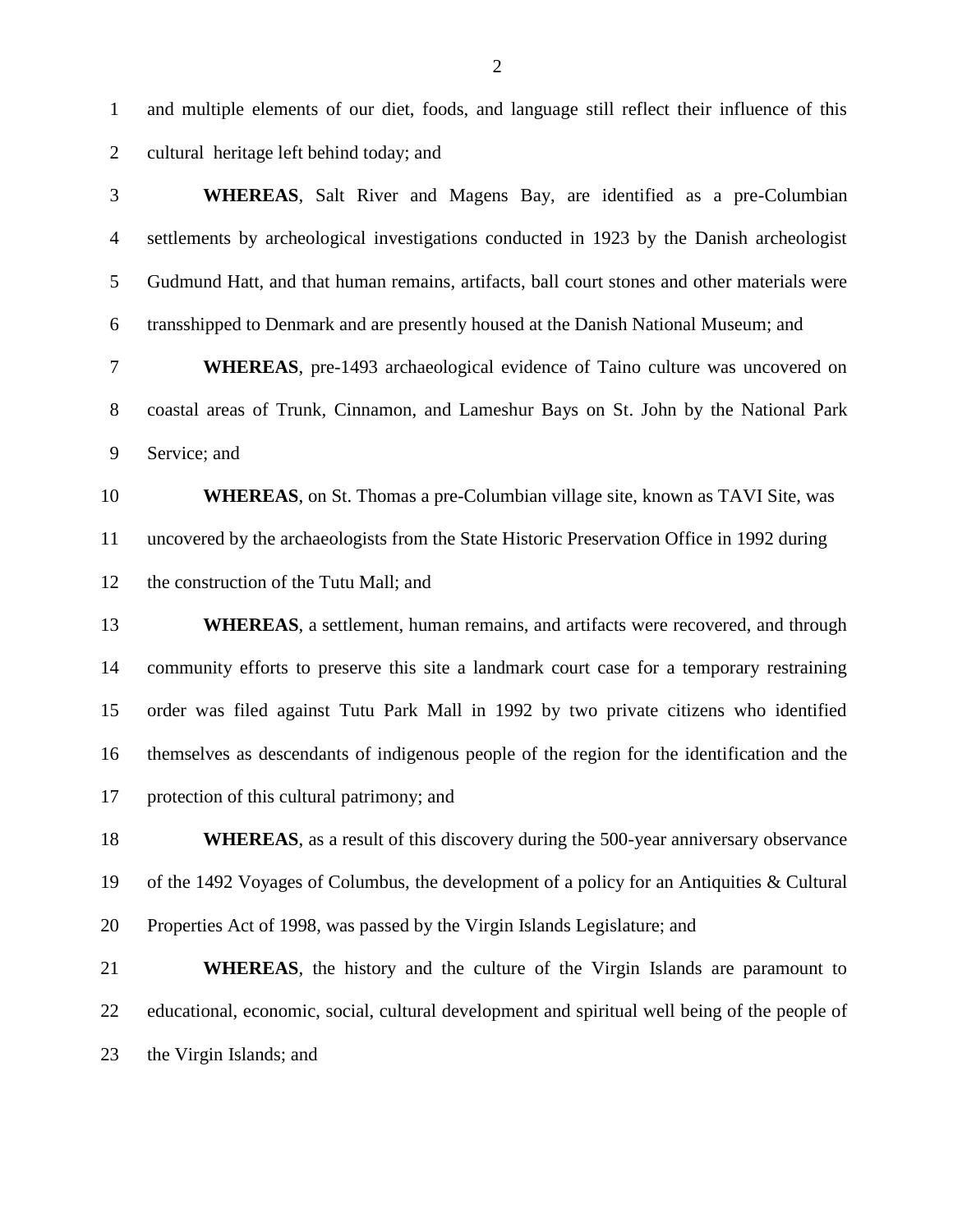| $\mathbf{1}$   | <b>WHEREAS</b> , actualized, optimum preservation of Salt River Bay National Historical           |
|----------------|---------------------------------------------------------------------------------------------------|
| $\overline{2}$ | Park and Ecological Preserve at "Salt River Bay" and Magens Bay is nonexistent; and               |
| 3              | <b>WHEREAS</b> , the potential to procure cultural heritage tourism revenue for these sites       |
| $\overline{4}$ | is not being acted upon in a timely manner; and                                                   |
| 5              | <b>WHEREAS</b> , the potential to procure international recognition from private and              |
| 6              | public archaeological, political, historical, biological, maritime, architectural, and scientific |
| 7              | agencies is not being acted upon; and                                                             |
| 8              | <b>WHEREAS</b> , the mandates of previous laws have not been recognized or enforced;              |
| 9              | and                                                                                               |
| 10             | <b>WHEREAS</b> , the repatriation of Amerindian remains is mandated by federal law to             |
| 11             | recognize Amerindian tribes; and                                                                  |
| 12             | WHEREAS, the potential of Salt River Bay to be recognized as a United Nations                     |
| 13             | Educational, Scientific and Cultural Organization World Heritage Site, or "UNESCO WHS",           |
| 14             | is not being acted upon; and                                                                      |
| 15             | WHEREAS, it is recognized that there are descendants of the Taino and other                       |
| 16             | Amerindian peoples in the Virgin Islands and those descendants should be recognized by            |
| 17             | groups such as the United Confederation of Taino People and Opi'a Taino of St. Thomas,            |
| 18             | Virgin Islands who signed a Declaration of Unity which proves the developmental intent of         |
| 19             | the Taino people to assert their cultural, historical, and spiritual agency; and                  |
| 20             | <b>WHEREAS</b> , title 29 V.I.C., chapter 17, section 951 mandates the cooperation of the         |
| 21             | Government of the Virgin Islands with the Government of the United States "in protecting          |
| 22             | and managing the Territory's terrestrial and marine historical, cultural and archaeological       |
| 23             | resources for the benefit of the people of the Virgin Islands; and                                |
|                |                                                                                                   |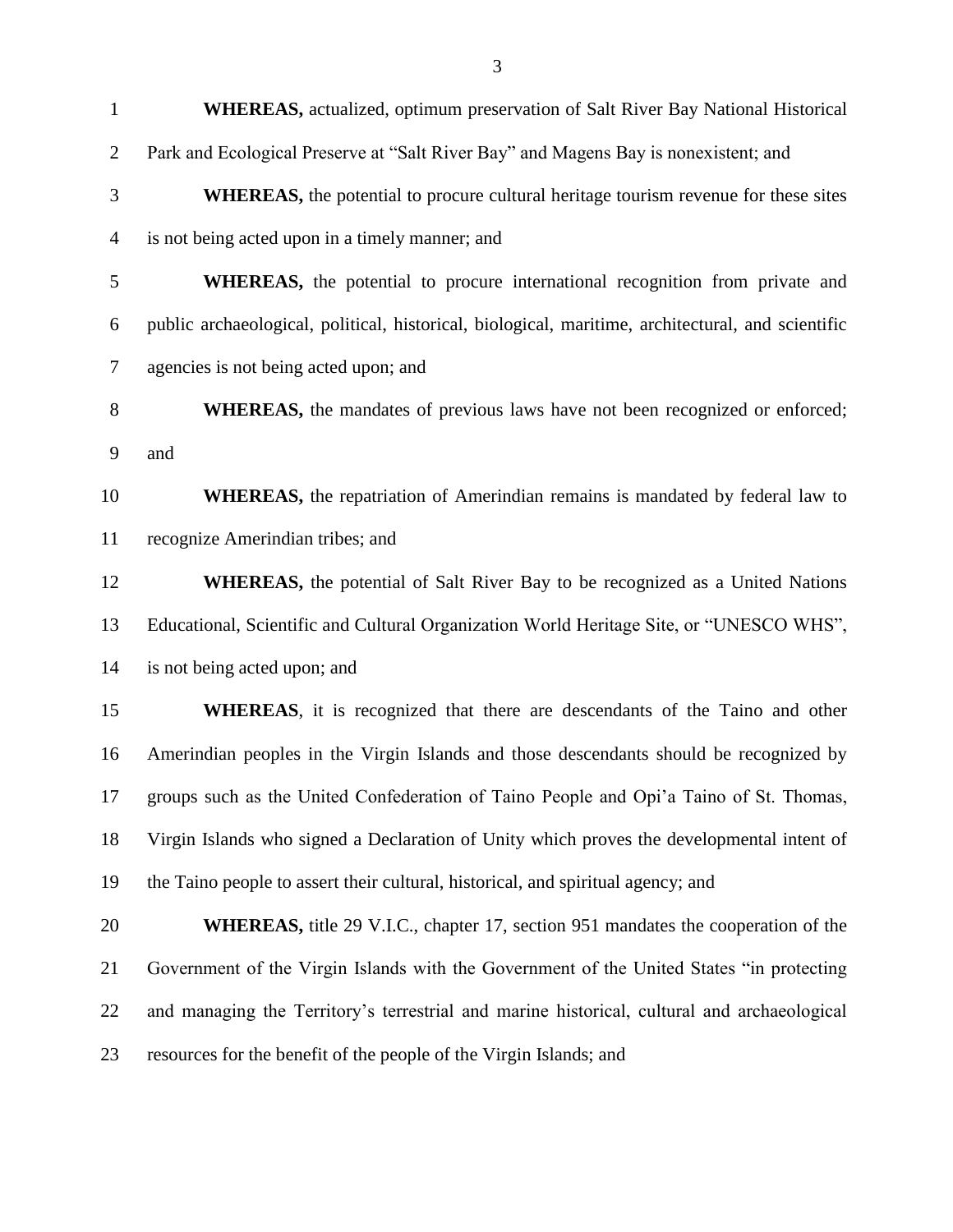**WHEREAS,** the abandoned boats at Salt River Bay require actions pursuant to Title 12 V.I.C., chapter 7; and

 **WHEREAS**, the Taino, Carib, and other Caribbean Indigenous Peoples of the Virgin Islands represented by Opi'a Taino, Opi'a Taino International, and the United Confederation of Taino People, their members and affiliates have made decisions and taken positive action to protect, defend, preserve, revitalize, and maintain the ancient traditions, customs, and spirituality of their ancestors; and

 **WHEREAS**, Opi'a Taino, Opi'a Taino International, and the United Confederation of Taino People have diligently worked to promote an equitable dialogue among Caribbean Indigenous Peoples and local and national government to raise awareness on the important issue of indigenous sacred sites, burial grounds, ceremonial objects, and ancestral remains in the Virgin Islands and throughout the Caribbean; and

 **WHEREAS**, DNA testing completed in the 21st century has proven that there are people in the Virgin Islands of the United States of America with bio-genetic, cultural and historical heritage linkages to the indigenous native people who once populated these Virgin Islands and are identified as Haplo Group C - a pre-Columbus human population; and

 **WHEREAS**, some of the living descendants of the indigenous people of the Virgin Islands have established an international liaison through Opi'a Taino International formally in effect with the United Confederation of Taino People for the creation and maintenance of an International Tribal Registry for people with indigenous ancestral heritage here in the Virgin Islands; Now, Therefore,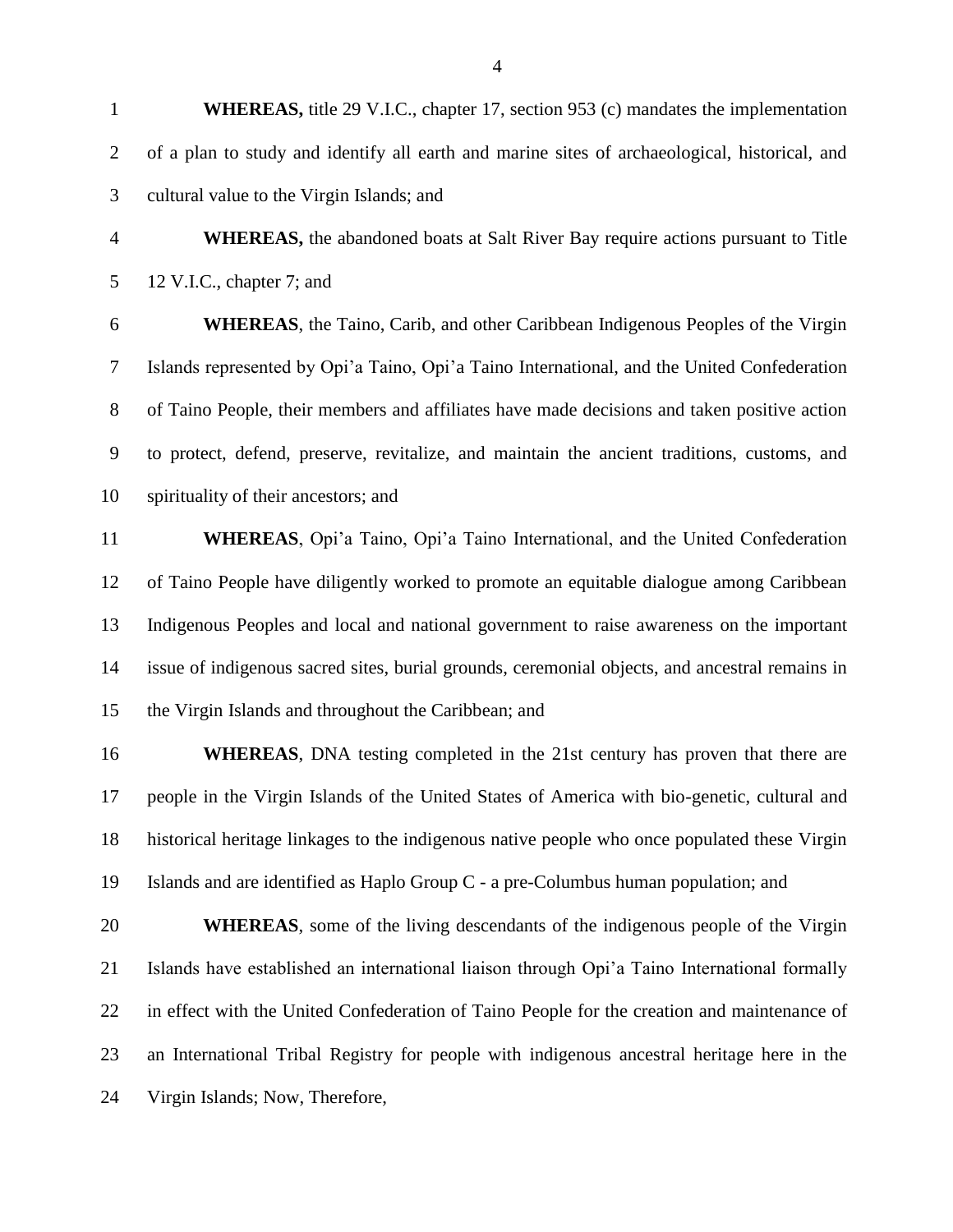| $\mathbf{1}$   |                      | Be it enacted by the Legislature of the Virgin Islands:                                               |
|----------------|----------------------|-------------------------------------------------------------------------------------------------------|
| $\overline{2}$ |                      | <b>SECTION 1.</b> As used in this Act:                                                                |
| 3              | (a)                  | "Artifact" means any object that contains or references information that gives                        |
| $\overline{4}$ |                      | insight into the culture and history of societies before and during Antiquity, including but not      |
| 5              | limited to:          |                                                                                                       |
| 6              |                      | (1)<br>Pottery                                                                                        |
| 7              |                      | <b>Tools</b><br>(2)                                                                                   |
| 8              |                      | Carvings; and<br>(3)                                                                                  |
| 9              |                      | Stone petroglyphs<br>(4)                                                                              |
| 10             | (b)                  | "Government" means the Government of the Virgin Islands.                                              |
| 11             | (c)                  | "Preservation" means the protection and maintenance of all fauna, flora,                              |
| 12             |                      | artifacts, and historical and cultural structures that are a part of or contribute to the historical, |
| 13             |                      | ecological, cultural, and environmental identity of the United States Virgin Islands.                 |
| 14             | (d)                  | "Remains" means any human remains and associated funerary objects                                     |
| 15             | (e)                  | "UNESCO WHS" means United Nations Educational, Scientific and Cultural                                |
| 16             | World Heritage Site. |                                                                                                       |
| 17             |                      | <b>SECTION 2.</b> (a) The Magens Bay historic site is added to the Virgin Islands                     |
| 18             |                      | Registry of Historic Places.                                                                          |
| 19             | (b)                  | The Department of Planning and Natural Resources shall designate Magens                               |
| 20             |                      | Bay as a pre-historic Amerindian Site of Memory.                                                      |
| 21             | (c)                  | The Department of Planning and Natural Resources shall commence a                                     |
| 22             |                      | nomination process with the National Park Service Office of International Affairs to place            |
| 23             |                      | Salt River Bay on the UNESCO WHS list and produce a draft report for the public of the                |
| 24             |                      | nomination by the year 2017 in tandem with the centennial observance of the transfer from             |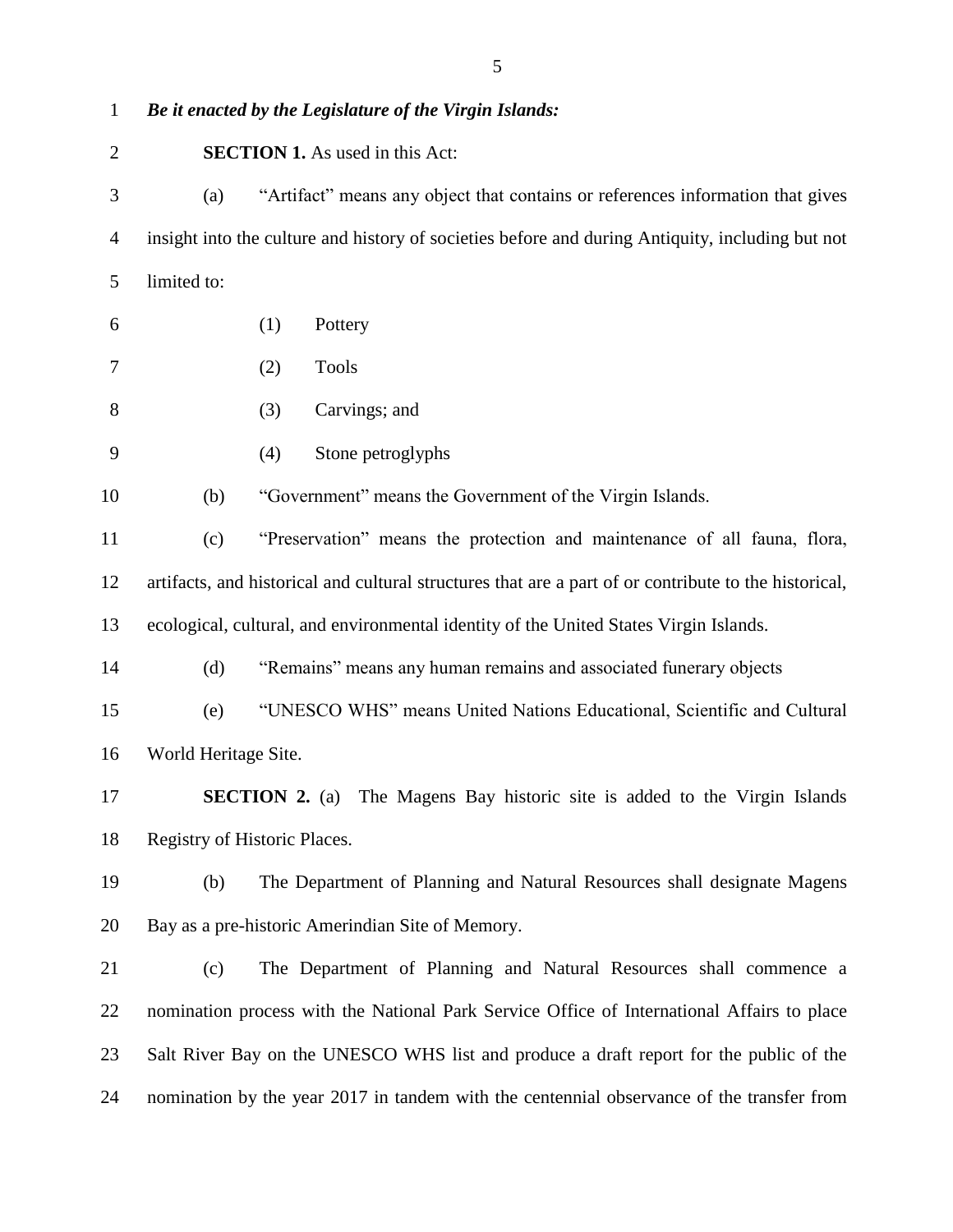Danish rule to American rule. The State Historic Preservation Officer/Commissioner or Deputy State Historic Preservation Officer of the Department of Planning and Natural Resources shall delegate such staff as necessary to conduct and complete the nomination process for recognition as a UNESCO WHS.

 (d) The Department of Planning and Natural Resources and the Virgin Islands National Park Service shall disclose, inventory, and repatriate the remains of Amerindians found in the Danish West Indies before and after the 1917 Transfer of the Virgin Islands from Danish rule to American rule pursuant to the Native American Graves Protection and Repatriation Act and the United Nations Declaration on the Rights of Indigenous Peoples.

 (e) The Department of Planning and Natural Resources service is tasked with creating an inventory and unified database in collaboration with all museums in the world of any pre-Columbian material from the Virgin Islands collected by the Virgin Islands government, private collections, and international research groups or firms. The Department of Planning and Natural resources shall seek collaboration and assistance from the Virgin Islands Park Service.

 (f) Human remains that have been excavated and identified as Amerindian must be reinterred in a designated burial vault built by the Magens Bay Authority at Magens Bay, Salt River and Estate Tutu at the Charles W. Turnbull Regional Library if the remains were excavated at those sites or deemed appropriate for human remains that cannot be reinterred to their original sites. At Salt River Bay, the Department of Planning and Natural Resources shall make the designation in collaboration with the National Park Service. At Magens Bay, the Magens Bay Authority shall make the designation in collaboration with the Department of Planning and Natural Resources.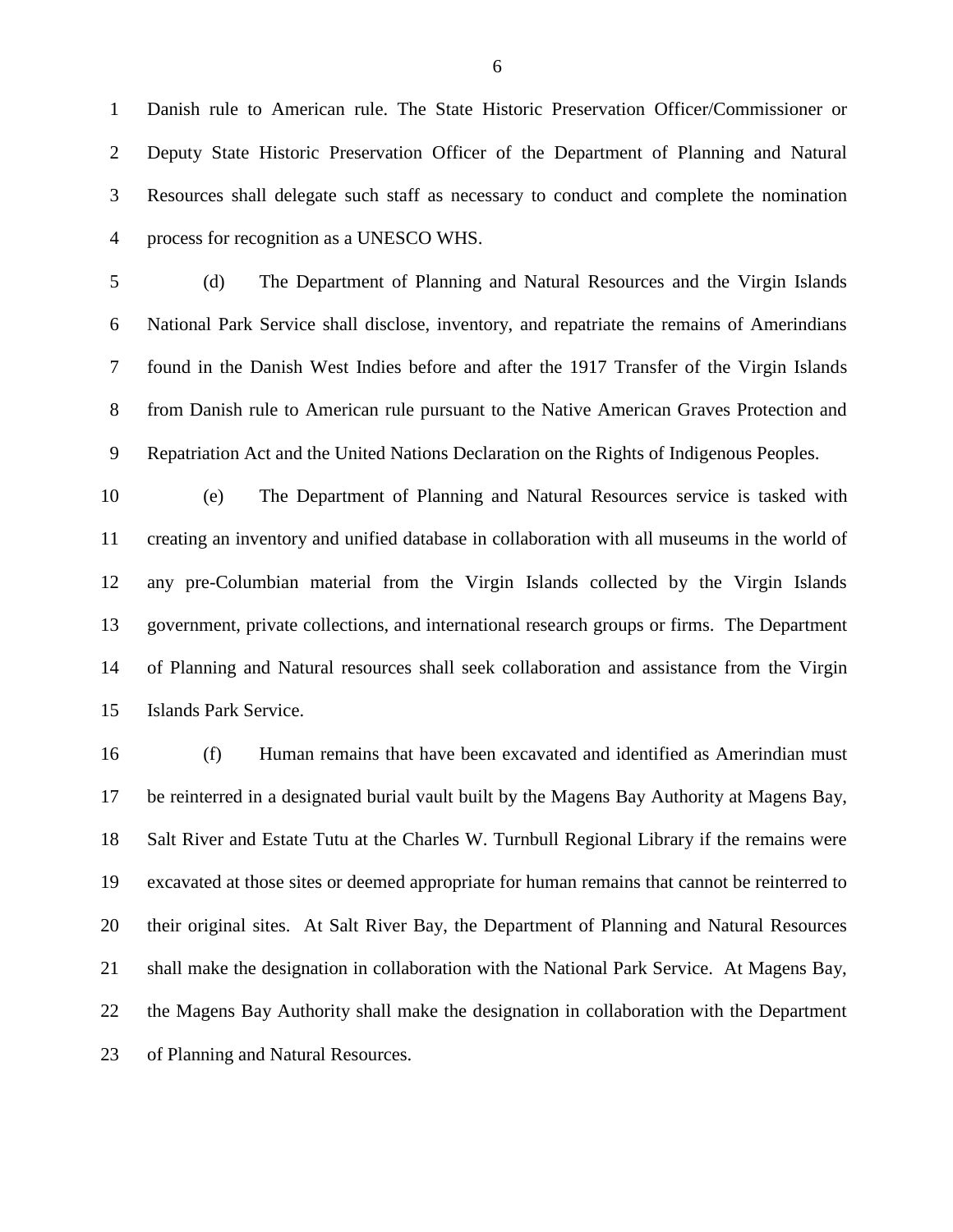(g) The developer of any development project that is executed, funded, assisted, permitted, licensed, or approved by the Government shall institute a process that assesses the possible effects of the actions on historic and cultural property before the project is started.

 (h) The Virgin Islands Government, through the Department of Public Works and Department of Sports, Parks, & Recreation, may seek to obtain adjacent land outside of the National Park Service boundaries to commence a project that redirects motor vehicle access and parking to the Salt River Bay site. The project must reference or institute previous conceptual architectural and landscape plans for access to Salt River Bay. The new roads and parking and their construction must not interfere directly or indirectly with the preservation of the archaeological and historical sites at Salt River Bay. The Department of Public Works shall work with Department of Planning and Natural Resources and the National Park Service in determining the optimum ways of redeveloping public access to the site while maintaining preservation efforts at the site.

 (i) The Government shall negotiate concurrent jurisdiction agreements for law enforcement patrolling activities with the National Park Service at Salt River Bay pursuant to the Cooperative Management Agreement signed by both parties.

 (j) The Department of Planning and Natural Resources shall commence planning for removal and cleanup of derelict and abandoned boats in the water at Salt River Bay by 2016.

 (k) The Government shall recognize any individual as having Native American heritage or ancestry if through voluntary DNA testing that person has at least a 2.5% blood quantum level of Native American genetics. That this data bank registry must be conducted by the University of the in collaboration with the State Historic Preservation Office of the Department of Planning and Natural Resources. The Historic Preservation Office shall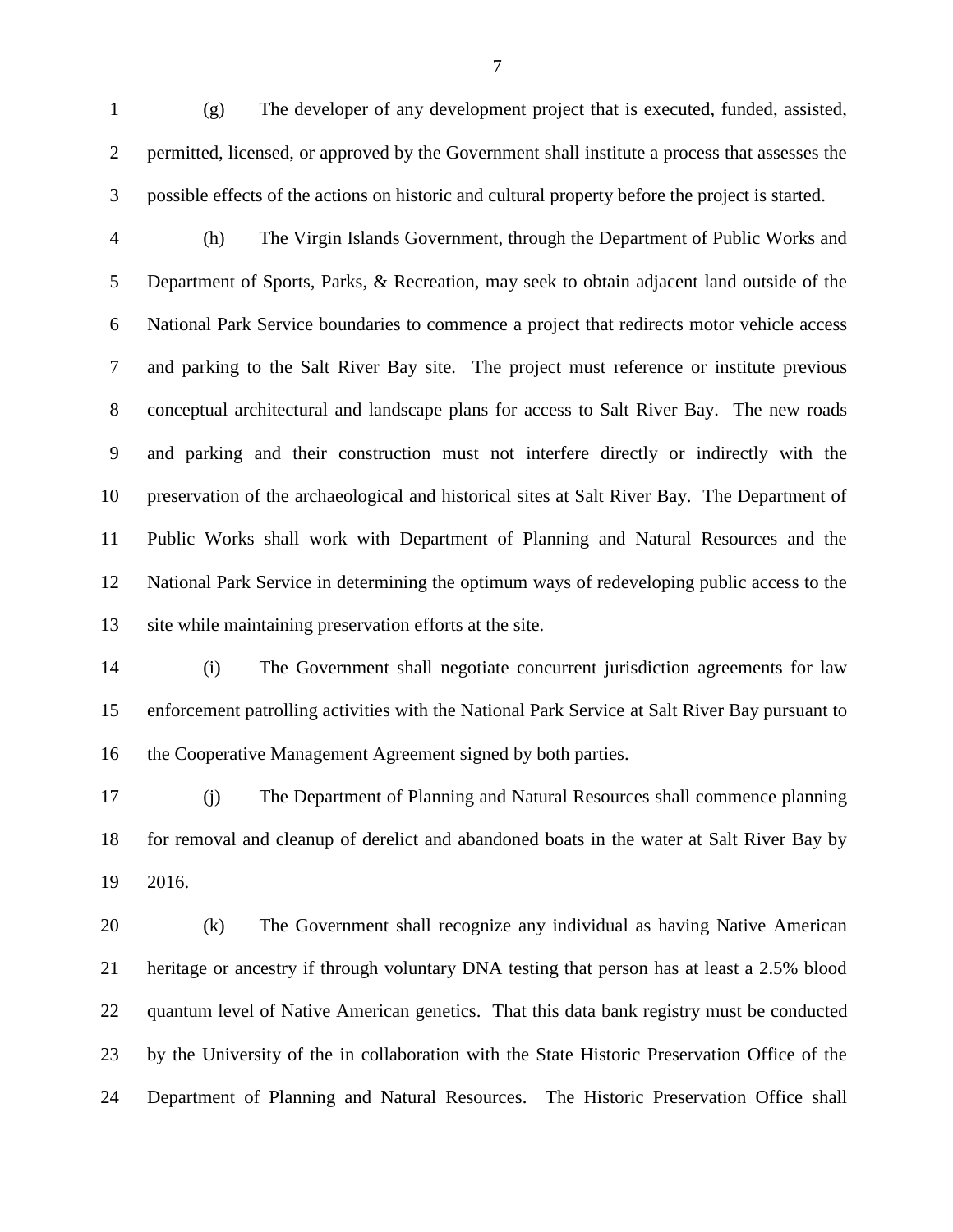submit an annual report of the findings of this registry to the Legislature and the National Park Service.

 **SECTION 3.** The Department of Planning and Natural Resources shall submit to the Legislature no later than 90 days after the enactment of this act information needed for designation of Magens Bay as a historic district. **SECTION 4.** (a) It is the declared policy of the Virgin Islands that all citizens, non- governmental organizations, and the Government and its associated departments, agencies, and instrumentalities respect our sacred national patrimony, and the rights of the Taino, Carib, and other Caribbean Indigenous Peoples. (b) Based on these truths that are self-evident and scientifically proven, the living descendants of the indigenous people of the Virgin Islands are entitled to respect, acknowledgement and inclusion as indigenous/native people of the Virgin Islands from henceforth. (c) The Government shall observe August 9 annually as "International Day of the World's Indigenous People", as celebrated by the United Nations. **SECTION 5**. (a) Title 29 Virgin Islands Code, chapter 17, section 964 is amended at the end of subsection (c) by adding "and to carry out the preservation activities of the Magens Bay Authority. (b) Title 32 Virgin Islands Code, chapter 2A, section 31 is amended in the last sentence of subsection (b) after "chapter" by inserting "and for the preservation activities of 21 the Magens Bay Authority". (c) Title 32 Virgin Islands Code, chapter 3, section 52 is amended in paragraph

 (8) after "shall" by inserting "plan execute, and manage the preservation initiatives at Magens Bay and".